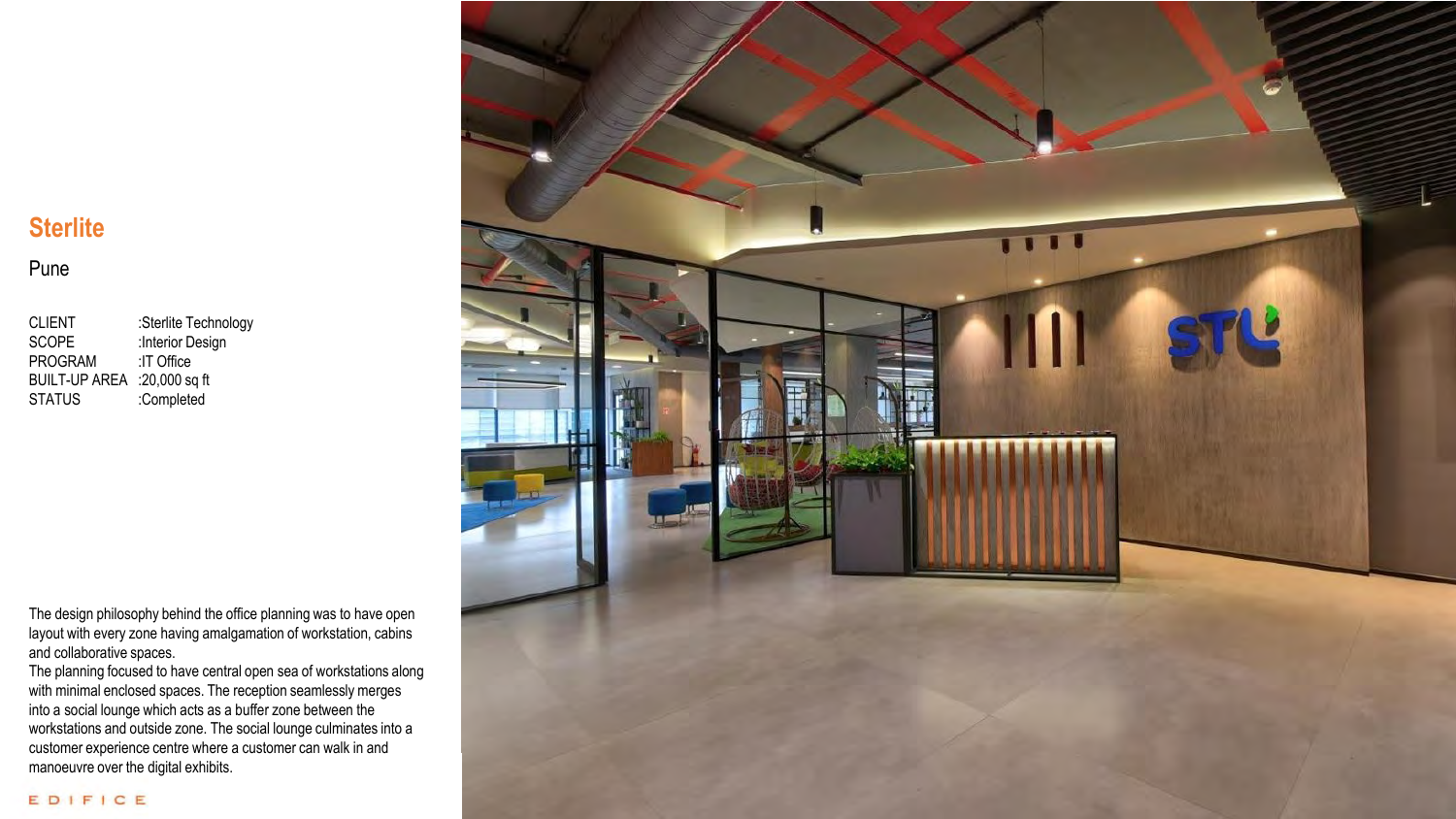

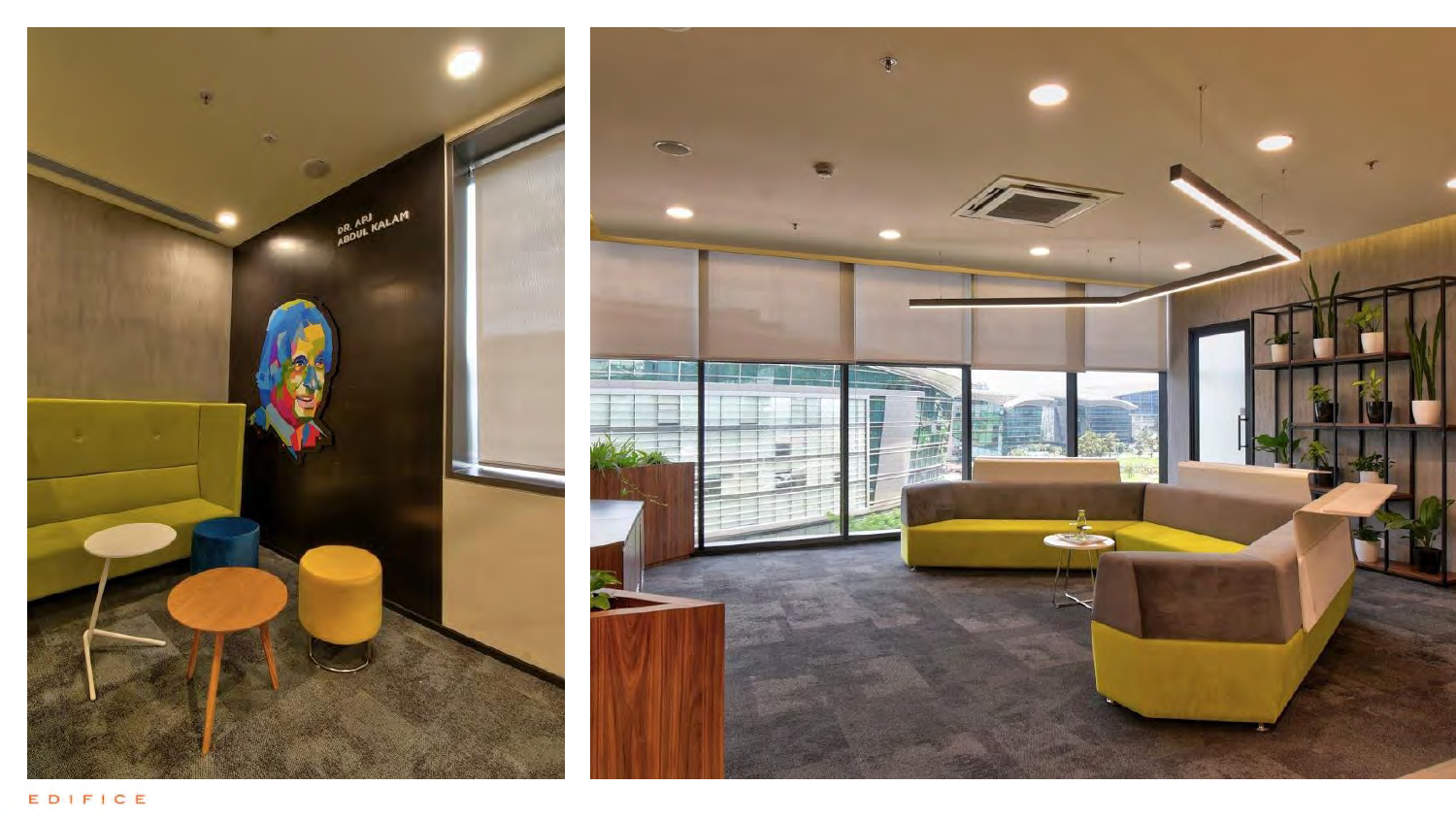



The collaborative spaces are stitched in to break the monotony and allow the employees to work out of the desk. Hanging seating's are provided at intervals which are informal breakout spaces

The office interior look has been kept slightly unfinished with exposed services in the ceiling rather than a regular polished look. The industrial look and feel is carried forward by using concrete texture walls and metal planter grids. The space showcases neutral tone, exposed surfaces, wood and metal. The office is designed to accommodate live plants along the workspace areas with concept that humans have an innate desire to be connected with nature, which scientists call 'biophilia'. The plants not only purify the air but also reduce stress and increase the productivity of the employees.

Corporate identity is expressed through 3d graphics made out the sterlite optic fibre material. The company vision and mission is thus conveyed through art work and murals.